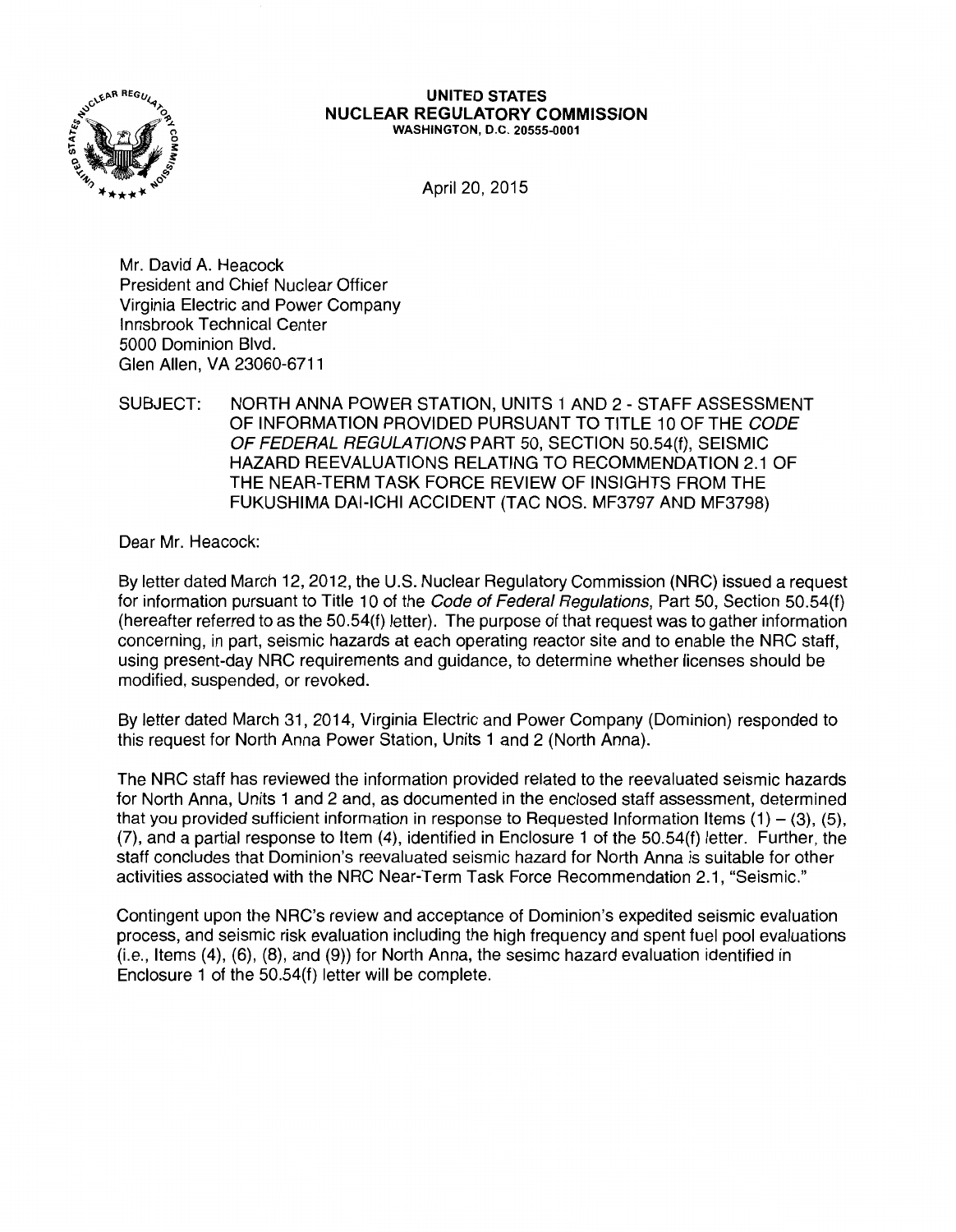D. Heacock 2 - 2 -

If you have any questions, please contact me at (301) 415-6197 or via e-mail at Tekia.Govan@nrc.gov.

Sincerely,

the Gover

Tekia Govan, Project Manager Hazards Management Branch Japan Lessons-Learned Division Office of Nuclear Reactor Regulation

Docket Nos. 50-338 and 50-339

Enclosure: Staff Assessment of Seismic Hazard Evaluation and Screening Report

cc w/encl: Distribution via Listserv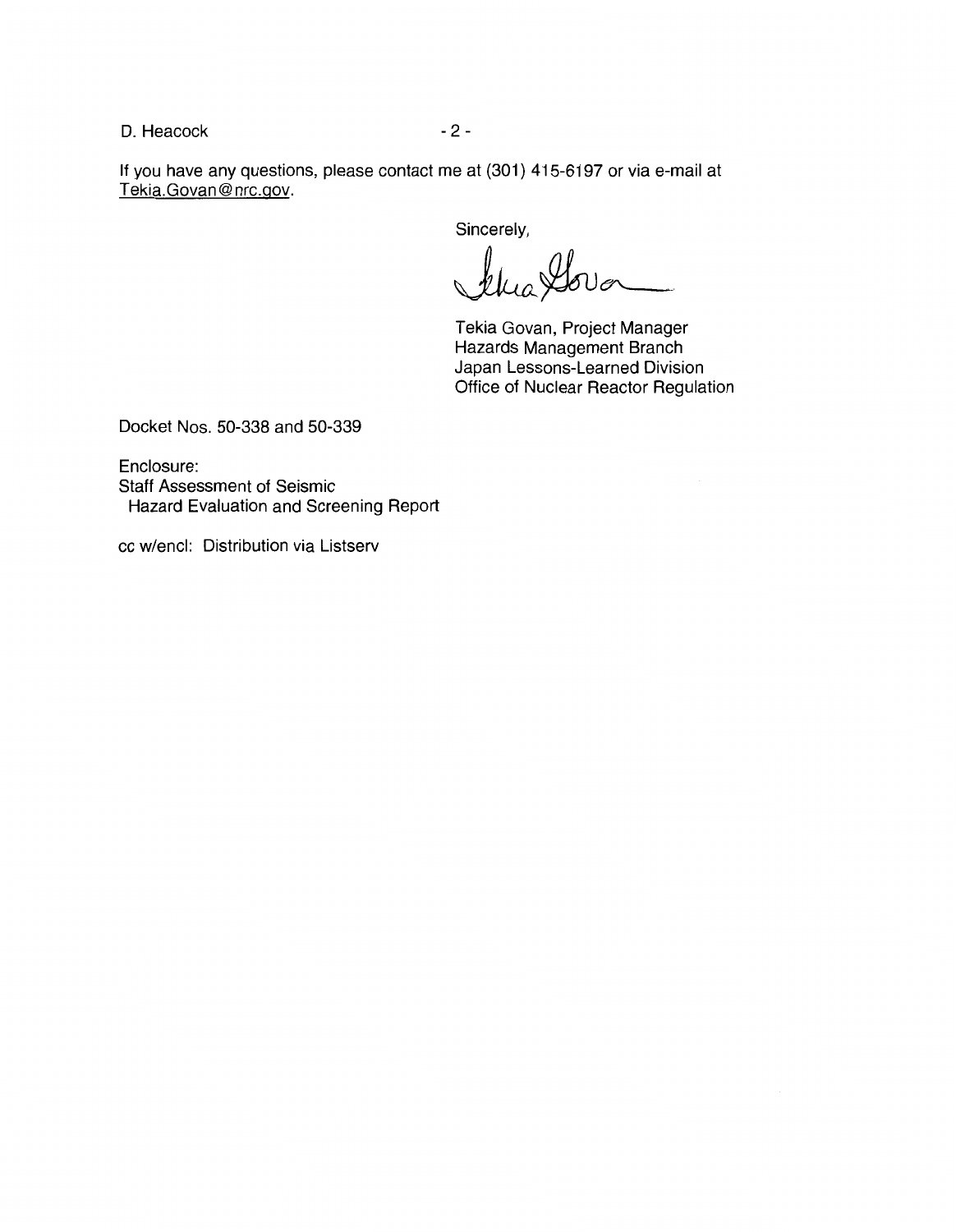# STAFF ASSESSMENT BY THE OFFICE OF NUCLEAR REACTOR REGULATION

# RELATED TO SEISMIC HAZARD AND SCREENING REPORT

# NORTH ANNA POWER STATION, UNITS 1 AND 2

# DOCKET NOS. 50-338 AND 50-339

## 1.0 INTRODUCTION

By letter dated March 12, 2012 (NRC, 2012a), the U.S. Nuclear Regulatory Commission (NRC or Commission) issued a request for information to all power reactor licensees and holders of construction permits in active or deferred status, pursuant to Title 10 of the Code of Federal Regulations (10 CFR), Section 50.54(f) "Conditions of license" (hereafter referred to as the "50.54(f) letter"). The request and other regulatory actions were issued in connection with implementing lessons-learned from the 2011 accident at the Fukushima Dai-ichi nuclear power plant, as documented in the "Near-Term Task Force Review of Insights from the Fukushima Dai-ichi Accident" (NRC, 2011b).<sup>1</sup> In particular, the NRC Near-Term Task Force (NTTF) Recommendation 2.1, and subsequent Staff Requirements Memoranda (SRM) associated with Commission Papers SECY-11-0124 (NRC, 2011c) and SECY-11-0137 (NRC, 2011d), instructed the NRC staff to issue requests for information to licensees pursuant to 10 CFR 50.54(f).

Enclosure 1 to the 50.54(f) letter requests that addressees perform a reevaluation of the seismic hazards at their sites using present-day NRC requirements and guidance to develop a ground motion response spectrum (GMRS).

The required response section of Enclosure 1 requests that each addressee provide the following information:

- (1) Site-specific hazard curves (common fractiles and mean) over a range of spectral frequencies and annual exceedance frequencies,
- (2) Site-specific, performance-based GMRS developed from the new site-specific seismic hazard curves at the control point elevation,
- (3) Safe Shutdown Earthquake (SSE) ground motion values including specification of the control point elevation,

 $1$  Issued as an enclosure to Commission Paper SECY-11-0093 (NRC, 2011a).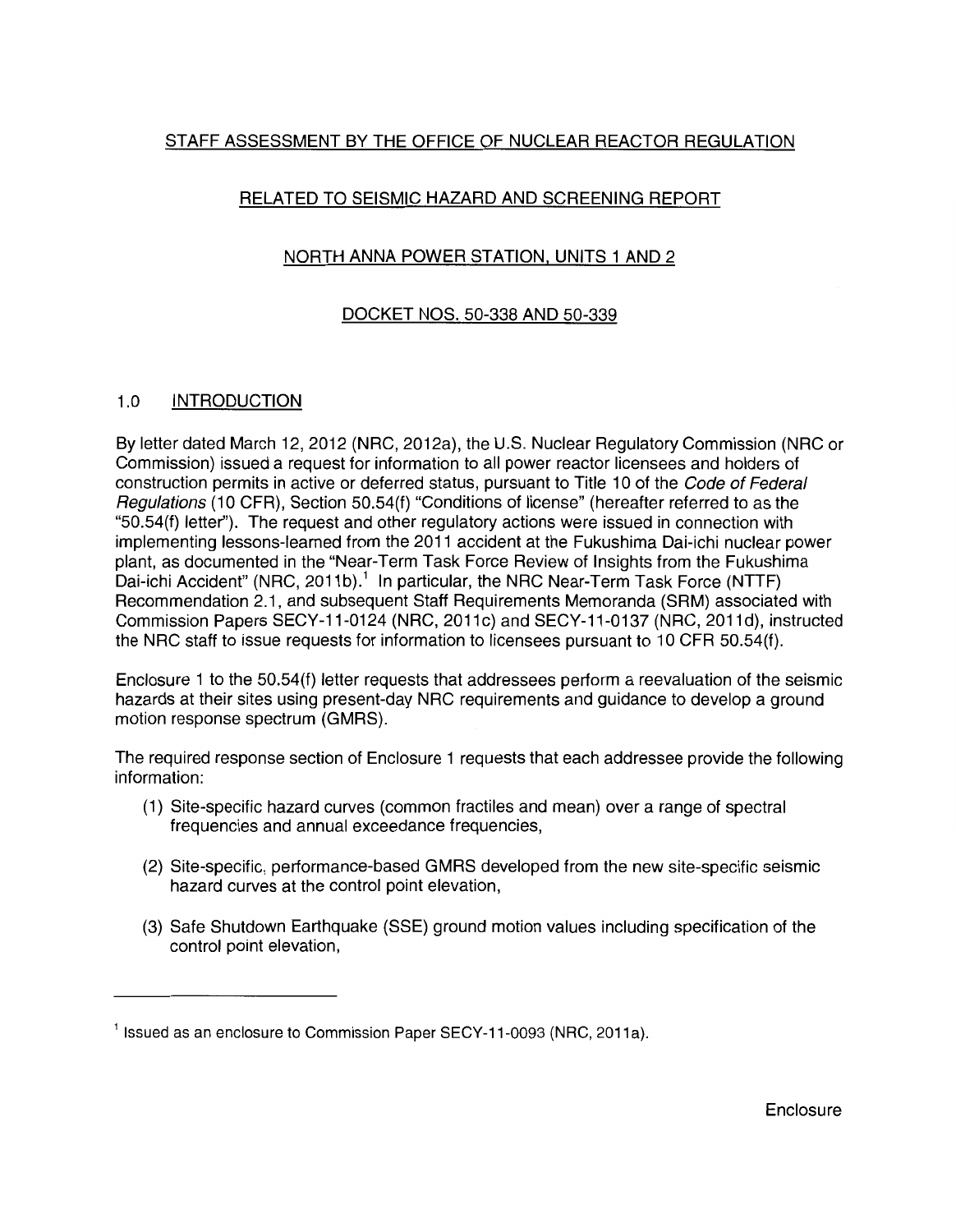- (4) Comparison of the GMRS and SSE (If the GMRS is completely bounded by the SSE, an interim action plan or risk evaluation is not necessary. However if the GMRS exceeds the SSE only at higher frequencies, information related to the functionality of high-frequency sensitive SSCs is requested),
- (5) Additional information such as insights from NTTF Recommendation 2.3 walkdown and estimates of plant seismic capacity developed from previous risk assessments to inform NRC screening and prioritization,
- (6) Interim evaluation and actions taken or planned to address the higher seismic hazard relative to the design basis, as appropriate, prior to completion of the risk evaluation (if necessary),
- (7) Statement if a seismic risk evaluation is necessary,
- (8) Seismic risk evaluation (if necessary), and
- (9) Spent fuel pool (SFP) evaluation (if necessary).

Present-day NRC requirements and guidance with respect to characterizing seismic hazards use a probabilistic approach in order to develop a risk-informed performance-based GMRS for the site. Regulatory Guide (RG) 1.208, "A Performance-based Approach to Define the Site-Specific Earthquake Ground Motion," describes this approach. As described in the 50.54(f) letter, if the reevaluated seismic hazard, as characterized by the GMRS, is not bounded by the current plant design-basis SSE, further seismic risk evaluation of the plant is merited.

By letter dated November 27, 2012 (Keithline, 2012), the Nuclear Energy Institute (NEI) submitted Electric Power Research Institute (EPRI) report "Seismic Evaluation Guidance: Screening, Prioritization, and Implementation Details (SPID) for the Resolution of Fukushima Near-Term Task Force Recommendation 2.1 Seismic" (EPRI, 2012), hereafter called the SPID. The SPID supplements the 50.54(f) letter with guidance necessary to perform seismic reevaluations and report the results to NRC in a manner that will address the Requested Information Items in Enclosure 1 of the 50.54(f) letter. By letter dated February 15, 2013 (NRC, 2013b), the staff endorsed the SPID.

The required response section of Enclosure 1 to the 50.54(f) letter specifies that Central and Eastern United States (CEUS) licensees provide their Seismic Hazard and Screening Report (SHSR) by 1.5 years after issuance of the 50.54(f) letter. However, in order to complete its update of the EPRI seismic ground motion models (GMM) for the CEUS (EPRI, 2013), industry proposed a six-month extension to March 31, 2014, for submitting the SHSR. Industry also proposed that licensees perform an expedited assessment, referred to as the Augmented Approach, for addressing the requested interim evaluation (Item 6 above), which would use a simplified assessment to demonstrate that certain key pieces of plant equipment for core cooling and containment functions, given a loss of all alternating current (AC) power, would be able to withstand a seismic hazard up to two times the design basis. Attachment 2 to the April 9, 2013, letter (Pietrangelo, 2013) provides a revised schedule for plants needing to perform (1) the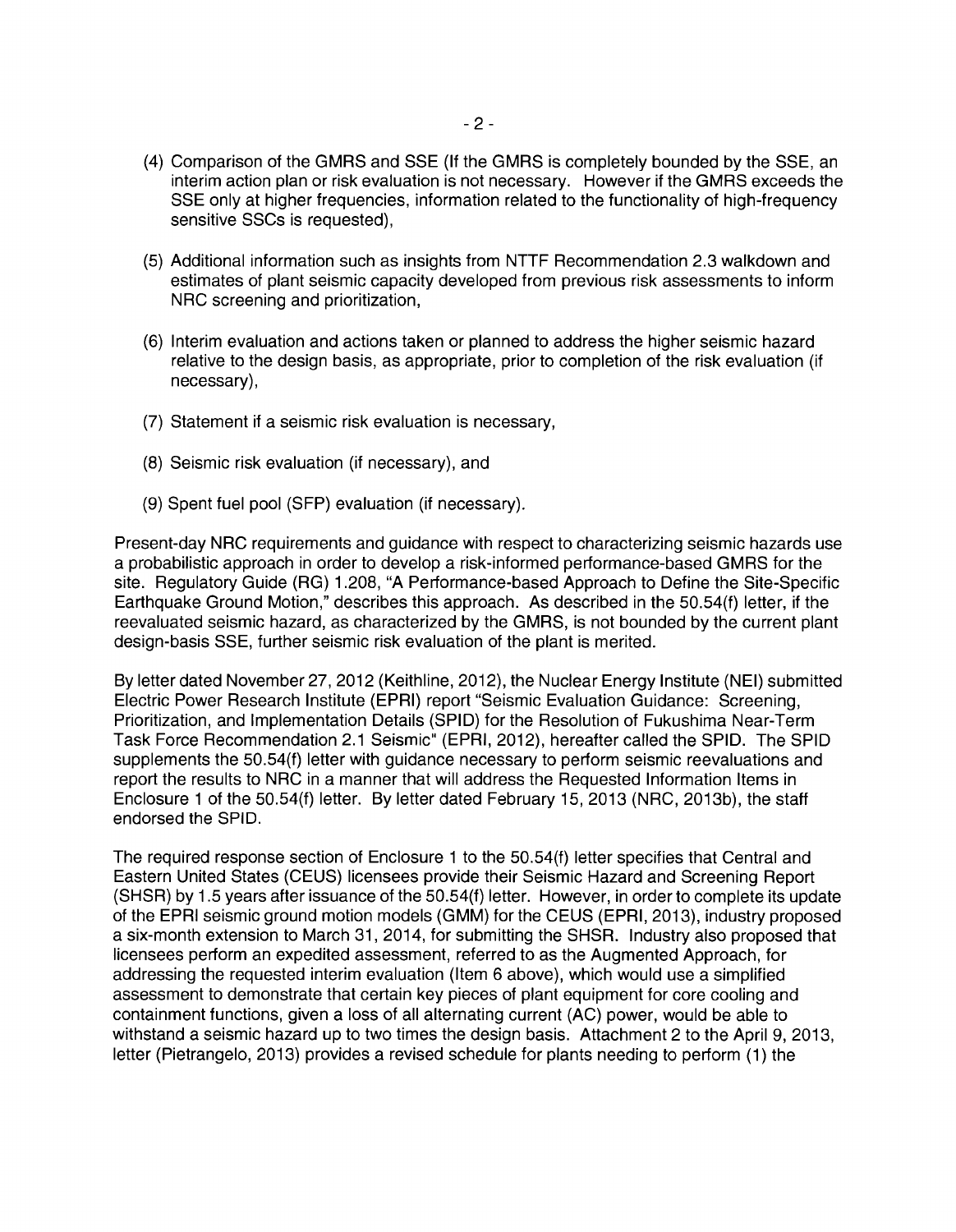Augmented Approach by implementing the Expedited Seismic Evaluation Process (ESEP) and (2) a seismic risk evaluation. By letter dated May 7, 2013 (NRC, 2013a), the NRC determined that the modified schedule was acceptable and by letter dated August 28, 2013 (NRC, 2013c), the NRC determined that the updated GMM (EPRI, 2013) is an acceptable ground motion model for use by CEUS plants in developing a plant-specific GMRS.

By letter dated April 9, 2013 (Pietrangelo, 2013), industry agreed to follow the SPID to develop the SHSR for existing nuclear power plants. By letter dated September 12, 2013 (Grecheck, 2013), Virginia Electric and Power Company (Dominion, the licensee) submitted partial site response information for North Anna Power Station, Units 1 and 2 (North Anna, NAPS). By letter dated March 31, 2014 (Heacock, 2014), Dominion submitted its SHSR.

## 2.0 REGULATORY BACKGROUND

The structures, systems, and components (SSCs) important to safety in operating nuclear power plants are designed either in accordance with, or meet the intent of Appendix A to 10 CFR Part 50, General Design Criteria (GDC) 2: "Design Bases for Protection Against Natural Phenomena;" and Appendix A to 10 CFR Part 100, "Reactor Site Criteria." GDC 2 states that SSCs important to safety at nuclear power plants shall be designed to withstand the effects of natural phenomena such as earthquakes, tornadoes, hurricanes, floods, tsunami, and seiches without loss of capability to perform their safety functions. Generally plants with construction permits issued prior to May 21, 1971, were approved for construction based on the proposed General Design Criteria published by the Atomic Energy Commission (AEC). Accordingly, North Anna, Units 1 and 2 were granted a construction permit on February 19, 1971, to AEC criteria.

For initial licensing, each licensee was required to develop and maintain design bases that, as defined by 10 CFR 50.2, identify the specific functions that an SSC of a facility must perform, and the specific values or ranges of values chosen for controlling parameters as reference bounds for the design. The design bases for the SSCs reflect appropriate consideration of the most severe natural phenomena that had been historically reported for the site and surrounding area. The design bases also considered limited accuracy, quantity, and period of time in which the historical data have been accumulated.

The seismic design bases for currently operating nuclear power plants were either developed in accordance with, or to meet the intent of GDC 2 and 10 CFR Part 100, Appendix A. Although the regulatory requirements in Appendix A to 10 CFR Part 100 are fundamentally deterministic, the NRC process for determining the seismic design basis ground motions for new reactor applications after January 10, 1997, as described in 10 CFR 100.23, requires that uncertainties be addressed through an appropriate analysis such as a probabilistic seismic hazard analysis (PSHA).

Section 50.54(f) of 10 CFR states that a licensee shall at any time before expiration of its license, upon request of the Commission, submit written statements, signed under oath or affirmation, to enable the Commission to determine whether or not the license should be modified, suspended, or revoked. On March 12, 2012, the NRC staff issued requests for licensees to reevaluate the seismic hazards at their sites using present-day NRC requirements and guidance, and identify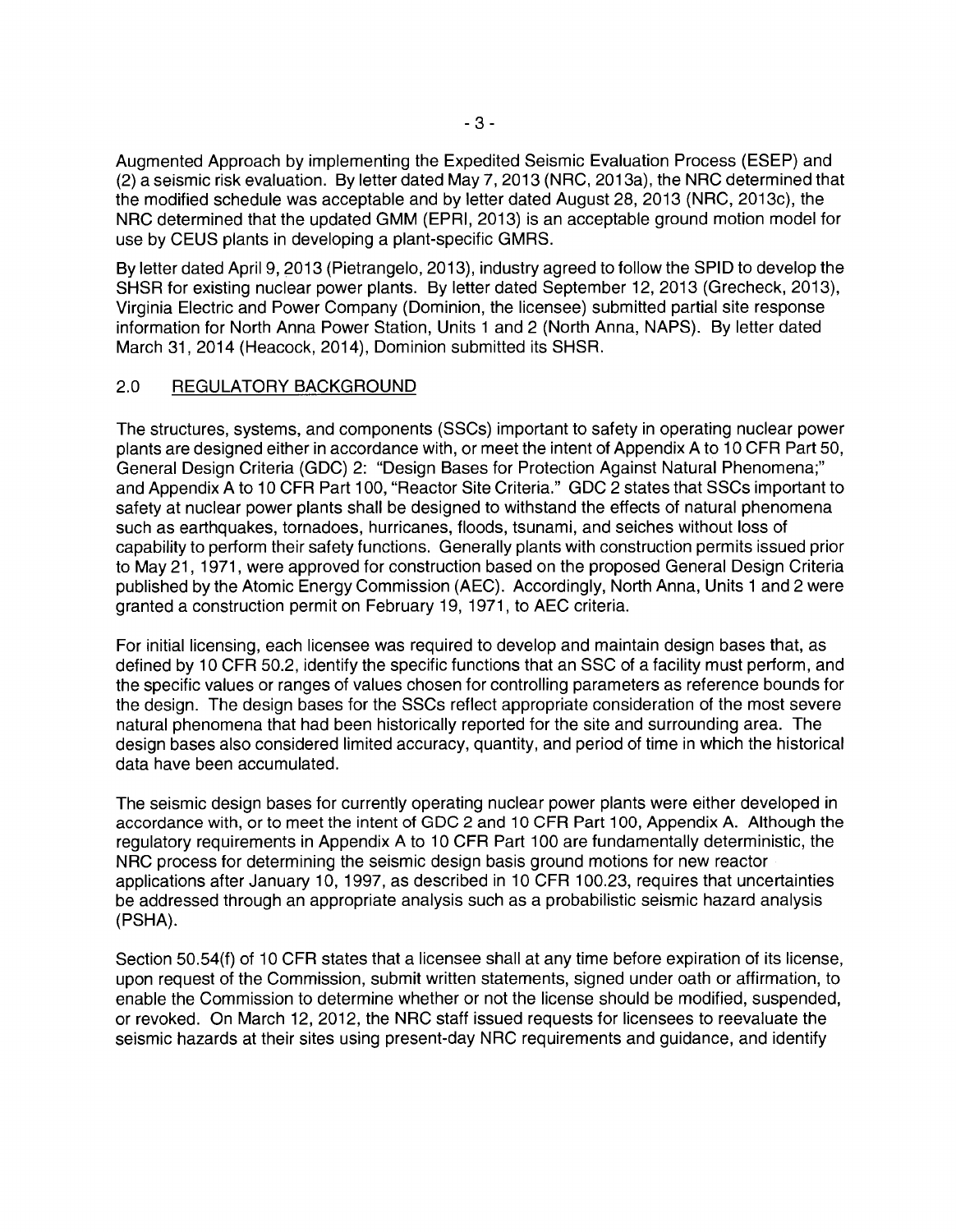actions planned to address plant-specific vulnerabilities associated with the updated seismic hazards.

Attachment 1 to Enclosure 1 of the 50.54(f) letter describes an acceptable approach for performing the seismic hazard reevaluation for plants located in the CEUS. Licensees are expected to use the CEUS Seismic Source Characterization (CEUS-SSC) model in NUREG-2115 (NRC, 2012b) along with the appropriate EPRI (2004, 2006) GMMs. The SPID provides further guidance regarding the appropriate use of GMMs for the CEUS. Specifically, Section 2.3 of the SPID recommends the use of the updated GMM (EPRI 2013) and, as such, licensees used the NRG-endorsed updated EPRI GMM instead of the older EPRI (2004, 2006) GMM to develop PSHA base rock hazard curves. Finally, Attachment 1 requested that licensees conduct an evaluation of the local site response in order to develop site-specific hazard curves and GMRS for comparison with the plant SSE.

### 2.1 Screening Evaluation Results

By letter dated March 31, 2014 (Heacock, 2014), Dominion provided the SHSR for the NAPS. The licensee's SHSR indicates that the site GMRS exceeds the SSE for North Anna, Units 1 and 2 over the frequency range of 1 to 10 Hertz (Hz). Therefore, the licensee will perform a plant seismic risk evaluation. A SFP evaluation will also be performed. Further, the licensee indicated that since the SSE also exceeds the GMRS above 10 Hz, that a high frequency confirmation will be performed.

On May 9, 2014 (NRC, 2014), the staff issued a letter providing the outcome of its 30-day screening and prioritization evaluation. As indicated in the letter, the staff confirmed the licensee's screening results. The licensee's GMRS, as well as the staff's confirmatory GMRS, exceed the SSE for North Anna, Units 1 and 2 over the frequency range of approximately 5 to 100 Hz. Therefore, a plant seismic risk evaluation, SFP evaluation, and high frequency confirmation are merited.

## 3.0 TECHNICAL EVALUATION

The NRC staff evaluated the licensee's submittal to determine if the provided information responded appropriately to Enclosure 1 of the 50.54(f) letter with respect to characterizing the reevaluated seismic hazard.

### 3.1 Plant Seismic Design-Basis

Enclosure 1 of the 50.54(f) letter requests the licensee provide the SSE ground motion values, as well as the specification of the control point elevation(s) for comparison to the GMRS. For operating reactors licensed before 1997, the SSE is the plant licensing basis earthquake and is characterized by 1) a peak ground acceleration (PGA) value which anchors the response spectra at high frequencies (typically at 20 to 30 Hz for the existing fleet of nuclear power plants); 2) a response spectrum shape which depicts the amplified response at all frequencies below the PGA; and 3) a control point where the SSE is defined.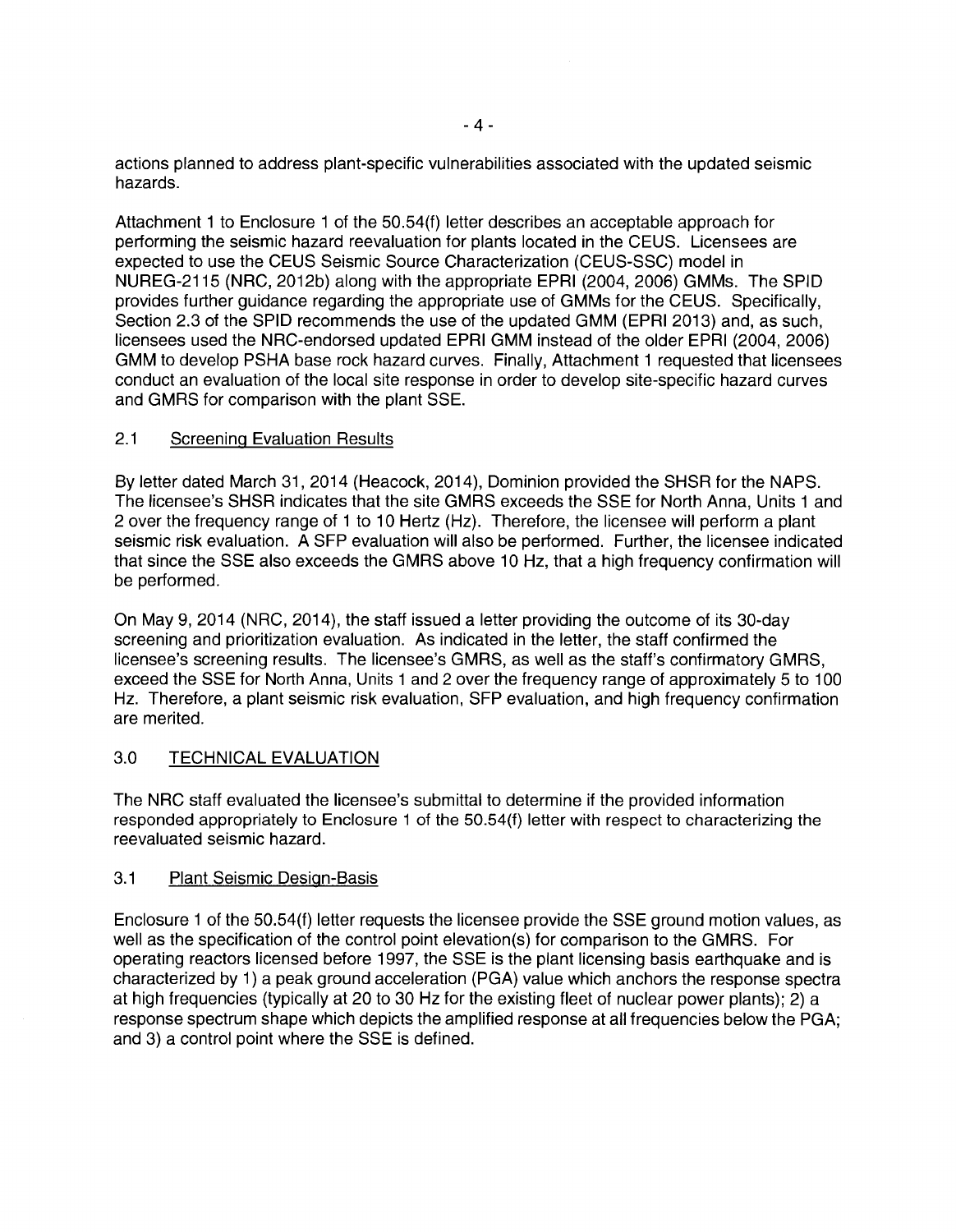In Section 3.1 of the SHSR, the licensee described its seismic design bases for North Anna, Units 1 and 2 and stated that the rock SSE is defined in terms of a PGA and a design response spectrum. The response spectral shape is anchored at a PGA of 0.12 g (12 percent of the acceleration due to earth's gravity). The licensee stated that the original NAPS SSE is based on the Atomic Energy Commission (AEC, now NRC) criteria in effect at the time of the NAPS, Units 1 and 2 construction permits.

In Section 3.2 of the SHSR, the licensee specified that the SSE control point is defined as the foundation bearing elevation of the highest rock supported, safety-related structure, which, in the case of North Anna, is the base of the Casing Cooling Tank and Pumphouse foundation at El. 268 ft [81.7 m], or 3 ft below grade.

The staff reviewed the licensee's description of its SSE for North Anna Power Station, Units 1 and 2 in the SHSR. With regard to the SSE for North Anna Power Station, Units 1 and 2, based on its review of the SHSR and updated final safety analysis report (UFSAR) (Dominion, 2012), the staff confirms that the licensee's SSE, shown in SHSR Table 3.1-1 and Figure 3.1-1 in this assessment, is same as in UFSAR Figure 2.5-12. In addition, based on review of the SHSR and the UFSAR (Dominion, 2012), the staff confirms that the licensee's control point elevation for North Anna, Units 1 and 2 SSE is consistent with the guidance provided in the SPID.

## 3.2 Probabilistic Seismic Hazard Analysis

In Section 2.2 of the SHSR, the licensee stated that, in accordance with the 50.54(f) letter and the SPID, it performed a PSHA using the CEUS-SSC model and the updated EPRI GMM for the CEUS (EPRI, 2013). The licensee used a minimum magnitude (M) of 5.0, as specified in the 50.54(f) letter. The licensee further stated that it included the CEUS-SSC background sources out to a distance of 400 miles (640 km) around the site. The licensee included the following Repeated Large Magnitude Earthquakes (ALME) within 621 mi (1,000 km) of the site: Charleston, New Madrid Fault System, and Wabash Valley. The RLME sources are those source areas or faults for which more than one large magnitude ( $M \geq 6.5$ ) earthquake has occurred in the historical or paleoearthquake (geologic evidence for prehistoric seismicity) record. The licensee used the mid-continent version of the updated EPRI GMM (EPRI, 2013) for each of the CEUS-SSC sources. Consistent with the SPID, the licensee did not provide base rock seismic hazard curves because it performed a site response analysis to determine the control point seismic hazard curves. The licensee provides its control point seismic hazard curves in Section 2.3. 7 of its SHSR. The staff's review of the licensee's control point seismic hazard curves is provided in Section 3.3 of this staff assessment.

As part of its confirmatory analysis of the licensee's GMRS, the staff performed PSHA calculations for base rock site conditions at the NAPS site. As input, the staff used the CEUS-SSC model as described in NUREG-2115 (NRC, 2012b) along with the EPRI GMM model (EPRI 2013). Consistent with the guidance provided in the SPID, the staff included all CEUS-SSC background seismic sources within a 310 mi (500 km) radius of the NAPS site. In addition, the staff included RLME sources which lie within 621 mi (1,000 km) of the site. For each of the CEUS-SSC sources used in the PSHA, the staff used the mid-continent version of the EPRI GMM (EPRI, 2013). The staff used the resulting base rock seismic hazard curves together with a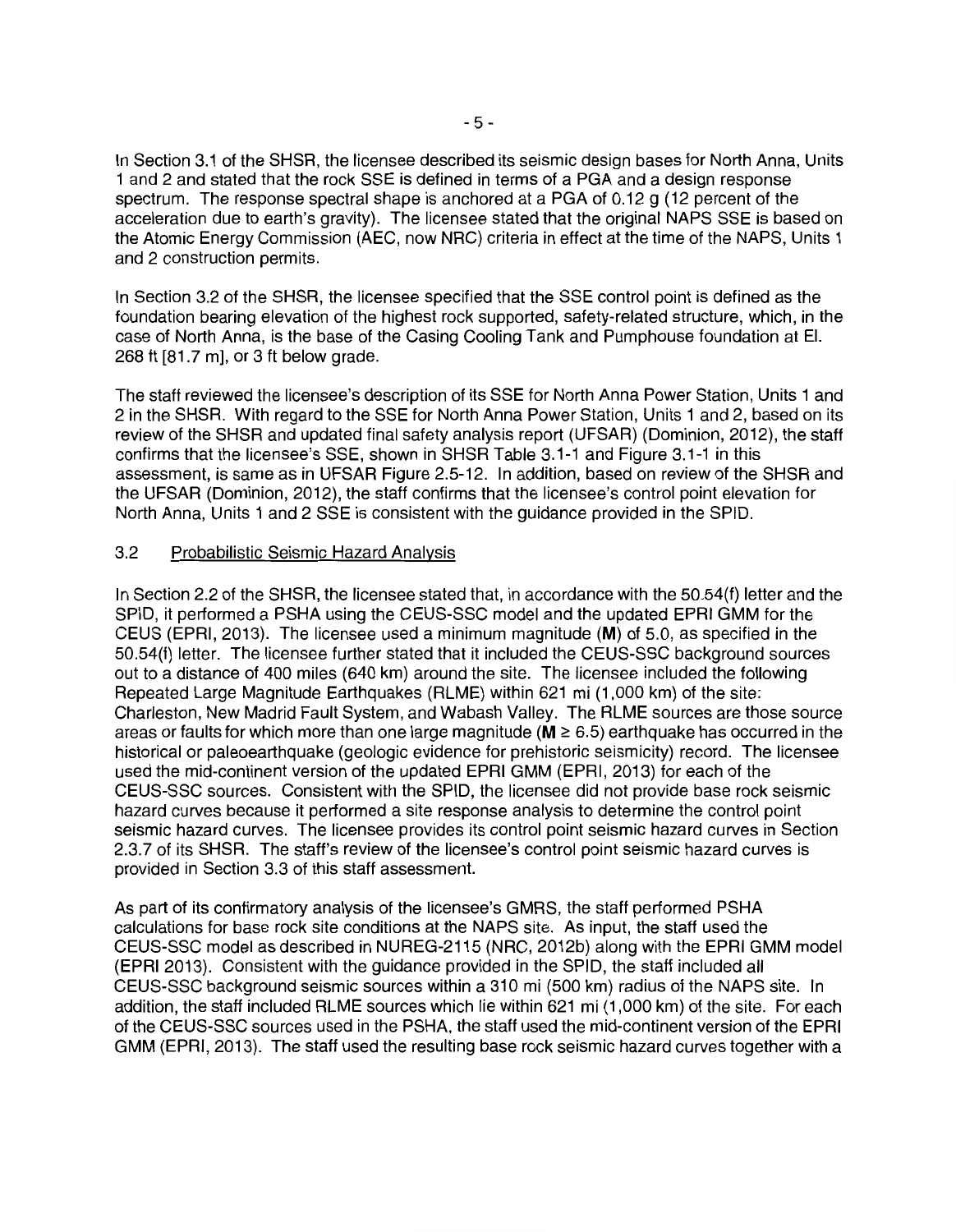confirmatory site response analysis, described in the next section, to develop control point seismic hazard curves and a GMRS for comparison with the licensee's results.

Based on review of the SHSR, the staff concludes that the licensee followed guidance provided in the SPID for selecting PSHA input models and parameters for the site. This includes the licensee's use and implementation of the CEUS-SSC model and the updated EPRI GMM (EPRI, 2013).

### 3.3 Site Response Evaluation

After completing PSHA calculations for reference rock site conditions, Attachment 1 to Enclosure 1 of the 50.54(f) letter requests that licensees provide a GMRS developed from the site-specific seismic hazard curves at the control point elevation. In addition, the 50.54(f) letter specifies that the subsurface site response model, for both soil and rock sites, should extend to sufficient depth to reach the generic or base rock conditions as defined in the ground motion models used in the PSHA. To develop site-specific hazard curves at the control point elevation, Attachment 1 requests that licensees perform a site response analysis.

The purpose of the site response analysis is to determine the site amplification that will occur as a result of bedrock ground motions propagating upwards through the soil/rock column to the surface. The critical parameters that determine what frequencies of ground motion are affected by the upward propagation of bedrock motions are the layering of soil and/or soft rock, the thicknesses of these layers, the shear-wave velocities and low-strain damping of the layers, and the degree to which the shear modulus and damping change with increasing input bedrock amplitude.

### 3.3.1 Site Base Case Profile

The licensee provided a detailed site profile description in Sections 2.3.1 and 2.3.2 of its SHSR based on information provided in the NAPS, Units 1 and 2 UFSAR (Rev. 49), and the Safety Analysis Report for the proposed Unit 3 (North Anna Combined License Application, Revision 7, December 2013). The licensee stated that the site is underlain by approximately 100 ft [33 m] of weathered to slightly weathered rock consisting mainly of metamorphic gneiss and schist with extensive weathering of the rock into saprolitic soil near the ground surface.

Geophysical investigations for the NAPS site consisted of borehole geophysical measurements (P-S suspension logging) and cone penetrometers tests. Additionally, the combined operating license (COL) application for proposed Unit 3 determined shear modulus values and strain dependent damping values based on laboratory measurements of samples collected at the site. Seismic shear wave velocities, for the approximately 100 ft of weathered rock beneath the site, range from 3, 115 feet per second (fps) [949 meters per second] to 7,700 fps [2345 meters per second].

The licensee stated in Section 2.3.2 that the shear-wave velocity data and rock quality designations from the rock borings from North Anna, Units 1 and 2 compare well with the more extensive North Anna, Unit 3 measurements. Based on the abundance of data and similarity of the data measured across the site, the licensee developed a single base case profile.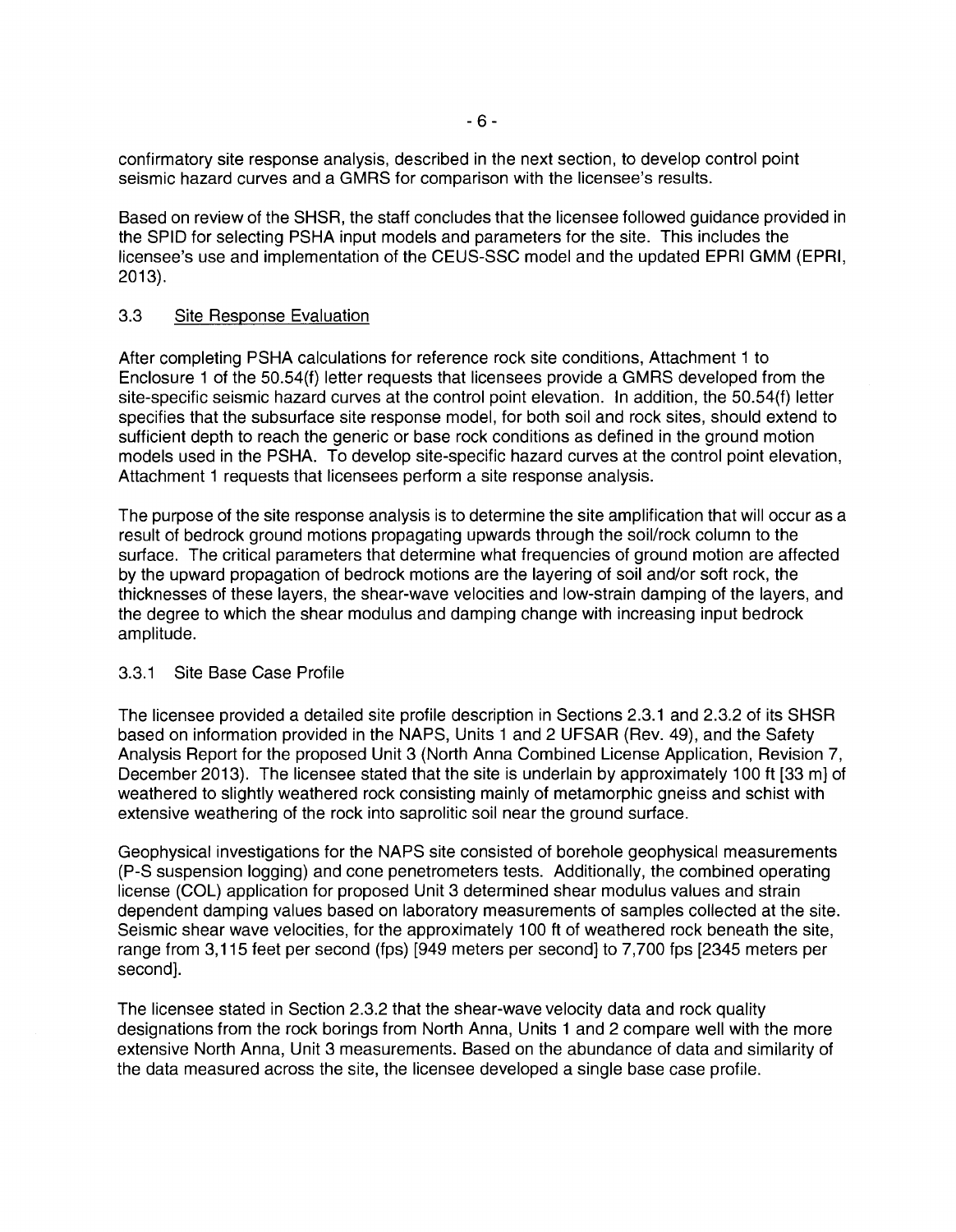In Section 2.3.2.1, the licensee assumed that the uppermost weather rock behaves non-linearly, using the shear modulus and damping curves developed by the COL applicant for Unit 3. For the deeper less weathered rock layers, the licensee assumed the rock behaves linearly and assumed a damping ratio of one percent.

The licensee also considered the impact of kappa, or small strain damping, on site response. Kappa is measured in units of seconds (sec), and is the damping contributed by both intrinsic hysteretic damping, as well as scattering due to wave propagation in heterogeneous material. Based on having about 100 ft of very stiff rock material beneath the site, the licensee only accounted for the kappa contribution of 0.006 seconds from the deeper reference or base rock material.

To account for randomness in material properties across the plant site, the licensee stated that consistent with Appendix B of the SPID, it randomized the base case shear-wave velocity profiles. In addition, the licensee randomized the layer thicknesses for the entire base case profile, as well as the shear modulus and damping curves used for the uppermost weathered rock layers.

### 3.3.2 Site Response Method and Results

In Section 2.3.4 of its SHSR, the licensee stated that it followed the guidance in Appendix B of the SPID to develop input ground motions for the site response analysis and in Section 2.3.5; the licensee described its implementation of the random vibration theory (RVT) approach to perform its site response calculations. Finally, Section 2.3.6 of the SHSR shows the resulting amplification functions and associated uncertainties for the eleven input loading levels for the base case profile and for the single-corner and double-corner seismological models.

In order to develop probabilistic site-specific control point hazard curves, as requested in Requested Information Item 1 of the 50.54(f) letter, the licensee used Method 3, described in Section B-6.0 of the SPID. The licensee's use of Method 3 involved computing the site-specific control point elevation hazard curves for a broad range of spectral accelerations by combining the site-specific bedrock hazard curves, determined from the initial PSHA (Section 3.2 of this assessment), and the amplification functions and their associated uncertainties, determined from the site response analysis.

#### 3.3.3 Staff Confirmatory Analysis

To confirm the licensee's site response analysis, the staff performed site response calculations for the NAPS site. For the confirmatory analysis, the staff calculated the site response using most of the licensee's inputs because the site is well characterized and the licensee used information based on actual detailed site investigations. For its site response calculations, the staff employed the RVT approach and developed input ground motions in accordance with Appendix B of the SPID. Figure 3.3-1 of this assessment shows the best case shear wave velocity profile used by both the licensee and staff for the site response analysis.

To account for the potential non-linear behavior of the uppermost weathered rock, the staff used the shear modulus and damping curves developed for the NAPS, Unit 3 investigation. For deeper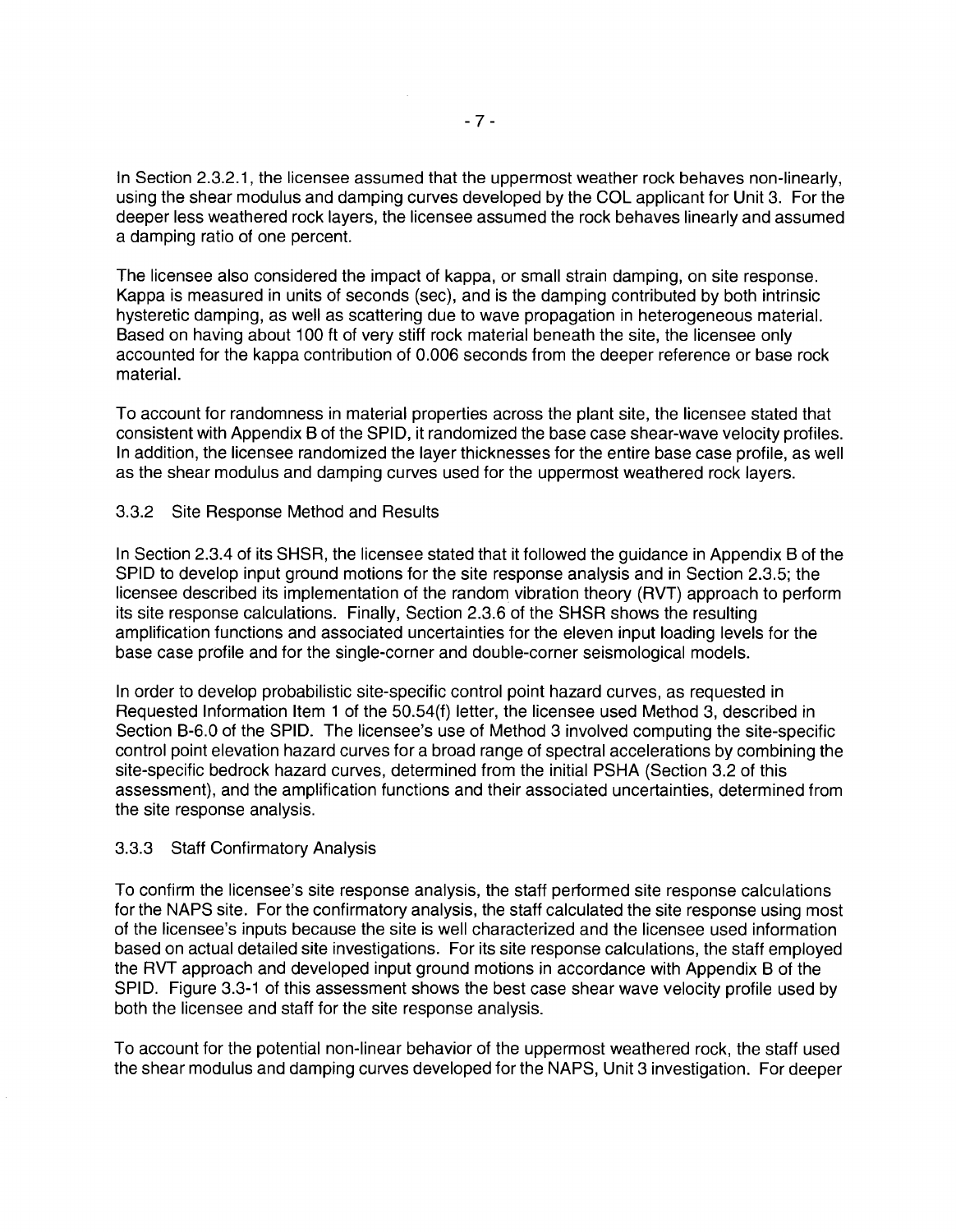layers with shear-wave velocities higher than 5000 fps [1524 meters per second] the staff used one percent damping ratio independent of shear strain. In addition, rather than randomize the thickness of each of the rock layers in the profile, the staff randomized the depth to bedrock by 30 percent, which corresponds to  $\pm 40$  ft ( $\pm 12.1$  m).

Figure 3.3-2 shows a comparison of the staff's and licensee's median site amplification factors and uncertainties  $(\pm 1)$  standard deviation) for two of the eleven input loading levels. The staff's median site amplification factors are very similar to the licensee's with values close to 1 and a modest peak of about 1.7 at 10 Hz. In addition, the staff's calculated amplification factor uncertainties are very similar to those of the licensee's.

Overall, the licensee's approach to modeling the subsurface rock properties and their uncertainty results in very similar site amplification factors relative to the staff's results. Consequently, as shown in Figure 3.3-3 of this assessment, the control point seismic hazard curves developed by the licensee and staff are also very similar. Appendix B of the SPID provides guidance for performing site response analyses, including capturing the uncertainty for sites with less subsurface data; however, abundant data exists for the NAPS site. As such, alternative approaches in performing site response analyses, including the modeling of uncertainty, are acceptable for the 50.54(f) response.

In summary, the staff concludes that the licensee's site response was conducted using present-day guidance and methodology, including the NRG-endorsed SPID. The staff performed independent calculations which confirmed that the licensee's amplification factors and control point hazard curves adequately characterize the site response, including the uncertainty associated with the subsurface material properties, for the NAPS site.

### 3.4 Ground Motion Response Spectra

In Section 2.4 of the SHSR, the licensee stated that it used the control point hazard curves, described in SHSR Section 2.3.7, to develop the  $10^{-4}$  and  $10^{-5}$  (mean annual frequency of exceedance) uniform hazard response spectra uniform hazard response spectra (UHRS) and then computed the GMRS using the criteria in RG 1.208.

The staff independently calculated the  $10^{-4}$  and  $10^{-5}$  UHRS using the results of its confirmatory PSHA and site response analyses, as described in Sections 3.2 and 3.3 of this staff assessment, respectively. Figure 3.4-1 of this assessment shows a comparison of the GMRS determined by the licensee to that determined by the staff.

As shown in Figure 3.4-1 of this assessment, the licensee's GMRS is very similar to the staff's confirmatory GMRS. The staff concludes that the small differences between the two GMRS are acceptable for this application because the licensee followed the guidance provided in the SPID with respect to both the PSHA and site response analysis for the NAPS site.

The staff confirms that the licensee used the present-day guidance and methodology outlined in RG 1.208 and the SPID to calculate the horizontal GMRS, as requested in the 50.54(f) letter. The staff performed both a PSHA and site response confirmatory analysis and achieved results consistent with the licensee's horizontal GMRS. As such, the staff concludes that the GMRS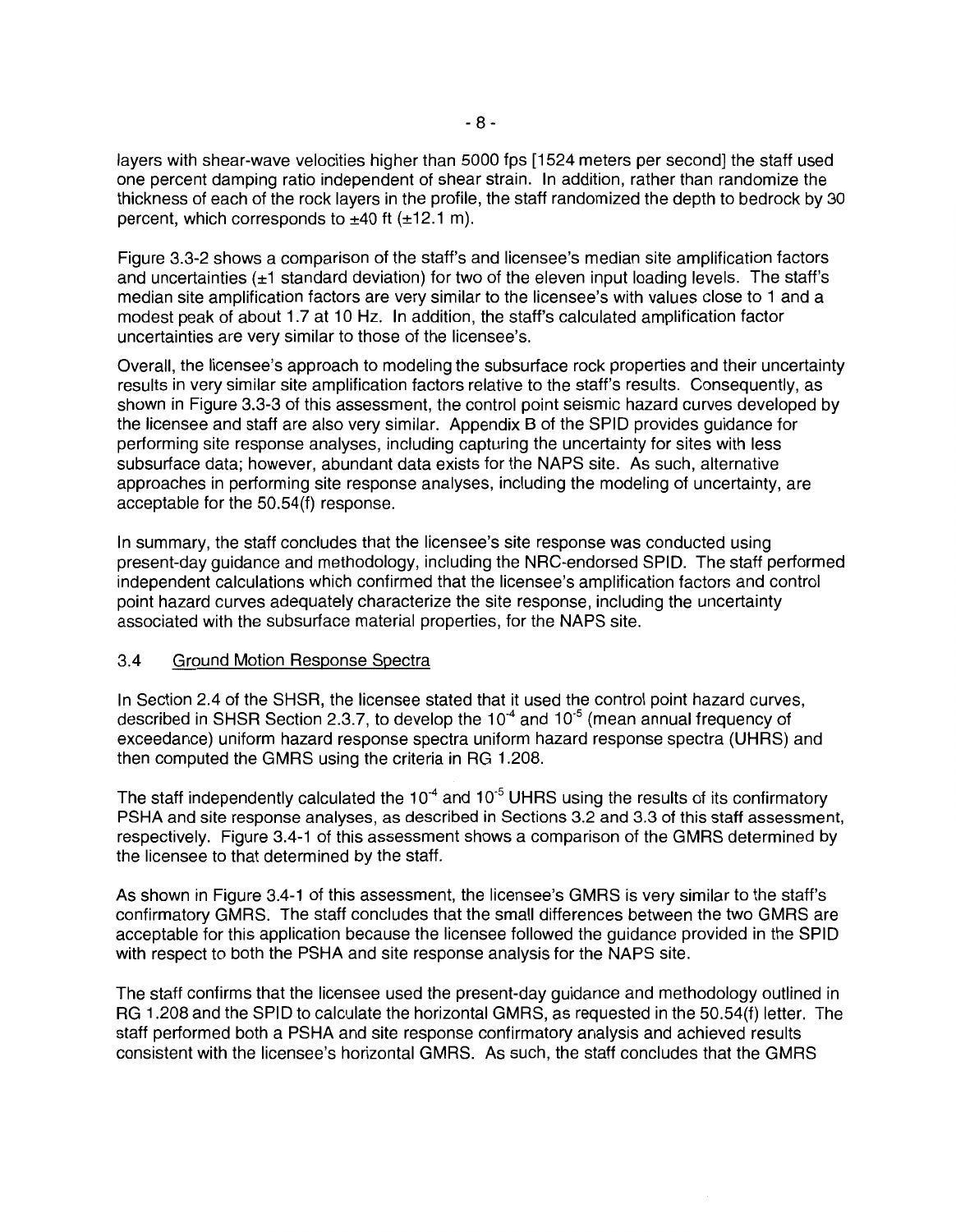determined by the licensee adequately characterizes the reevaluated hazard for the NAPS site. Therefore, this GMRS is suitable for use in subsequent evaluations and confirmations, as needed, for the response to the 50.54(f) letter, dated March 12, 2012.

## 4.0 CONCLUSION

The NRG staff reviewed the information provided by the licensee for the reevaluated seismic hazard for the NAPS site. Based on its review, the staff concludes that the licensee conducted the hazard reevaluation using present-day methodologies and regulatory guidance, it appropriately characterized the site given the information available, and met the intent of the guidance for determining the reevaluated seismic hazard. Based upon the preceding analysis, the NRG staff concludes that the licensee provided an acceptable response to Requested Information Items  $(1) - (3)$ ,  $(5)$ ,  $(7)$ , and a partial response to Item  $(4)$ , identified in Enclosure 1 of the 50.54(f) letter. Further, the staff concludes that Dominion's reevaluated seismic hazard for North Anna is suitable for other activities associated with the NTTF Recommendation 2.1 , "Seismic."

In reaching this determination, staff confirms the licensee's conclusion that the licensee's GMRS exceeds the SSE for North Anna Power Station, Units 1 and 2 over the frequency range of 4 to 100 Hz. As such, the licensee will perform a plant seismic risk evaluation, which will include a high-frequency confirmation, and a SFP evaluation. NRG review and acceptance of Dominion's ESEP interim evaluation, and seismic risk evaluation including the high frequency and spent fuel pool evaluations (i.e., Items (4), (6), (8), and (9)) for the NAPS site will complete the Seismic Hazard Evaluation identified in Enclosure 1 of the 50.54(f) letter.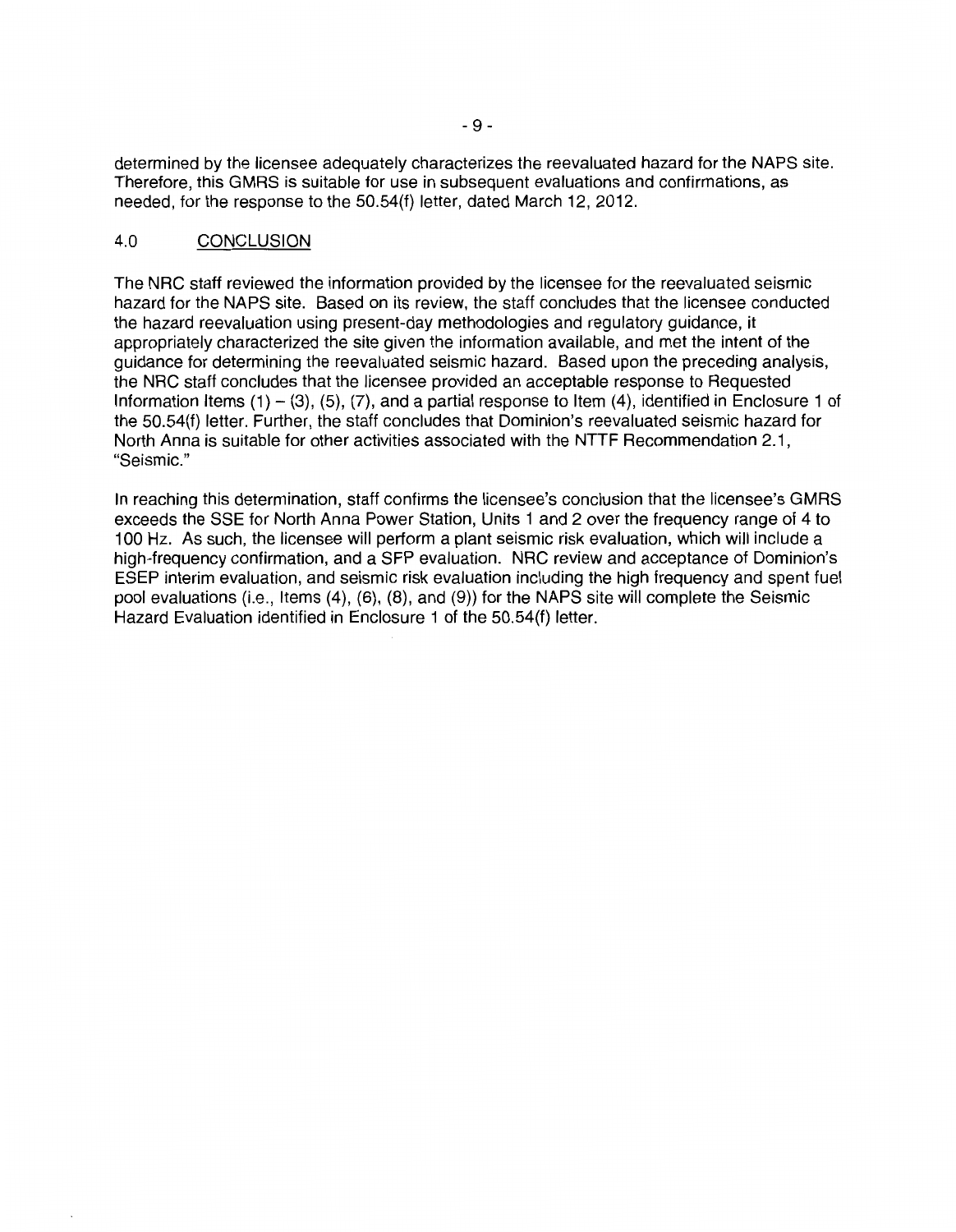#### **REFERENCES**

Note: ADAMS Accession Nos. refers to documents available through NRC's Agencywide Document Access and Management System (ADAMS). Publicly-available ADAMS documents may be accessed through http://www.nrc.gov/reading-rm/adams.html.

#### U.S. Nuclear Regulatory Commission Documents and Publications

- NRC (U.S. Nuclear Regulatory Commission), 2007, "A Performance-Based Approach to Define the Site-Specific Earthquake Ground Motion." RG 1.208, March, 2007.
- NRC (U.S. Nuclear Regulatory Commission), 2011a, "Near-Term Report and Recommendations for Agency Actions Following the Events in Japan," Commission Paper SECY-11-0093, July 12, 2011, ADAMS Accession No. ML 11186A950.
- NRC (U.S. Nuclear Regulatory Commission), 2011b, "Recommendations for Enhancing Reactor Safety in the 21<sup>st</sup> Century: The Near-Term Task Force Review of Insights from the Fukushima Dai-lchi Accident," Enclosure to SECY-11-0093, July 12, 2011, ADAMS Accession No. ML 111861807.
- NRC (U.S. Nuclear Regulatory Commission), 2011 c, "Recommended Actions to be Taken Without Delay from the Near-Term Task Force Report," Commission Paper SECY-11-0124, September 9, 2011, ADAMS Accession No. ML 11245A158.
- NRC (U.S. Nuclear Regulatory Commission), 2011 d, "Prioritization of Recommended Actions to be Taken in Response to Fukushima Lessons Learned," Commission Paper SECY-11-0137, October 3, 2011, ADAMS Accession No. ML 11272A 111.
- NRC (U.S. Nuclear Regulatory Commission), 2012a, letter from Eric J. Leeds, Director, Office of Nuclear Reactor Regulation and Michael R. Johnson, Director, Office of New Reactors, to All Power Reactor Licensees and Holders of Construction Permits in Active or Deferred Status, March 12, 2012, ADAMS Accession No. ML 12053A340.
- NRC (U.S. Nuclear Regulatory Commission), 2012b, "Central and Eastern United States Seismic Source Characterization for Nuclear Facilities", NUREG-2115, ADAMS stores the NUREG as multiple ADAMS documents, which are most easily accessed through the web page http://www.nrc.gov/reading-rm/doc-collections/nuregs/staff/sr2115/.
- NRC (U.S. Nuclear Regulatory Commission), 2012c. "Japan Lessons-Learned Project Directorate Interim Staff Guidance JLD-ISG-2012-04; Guidance on Performing a Seismic Margin Assessment in Response to the March 2012 Request for Information Letter", ADAMS Accession No. ML 12286A028.
- NRC (U.S. Nuclear Regulatory Commission), 2013a. Letter From Eric J. Leeds, to Joseph Pollock, Executive Director NEI, Acceptance Letter for NEI Submittal of Augmented Approach, Ground Motion Model Update Project, and 10 CFR 50.54(f) Schedule Modifications Related to the NTTF Recommendation 2.1, Seismic Reevaluations, May 7, 2013, ADAMS Accession No. ML 13106A331 .
- NRC (U.S. Nuclear Regulatory Commission), 2013b, letter from David L. Skeen, Director, Japan Lessons-Learned Project Directorate, to Joseph E. Pollock, Executive Director, Nuclear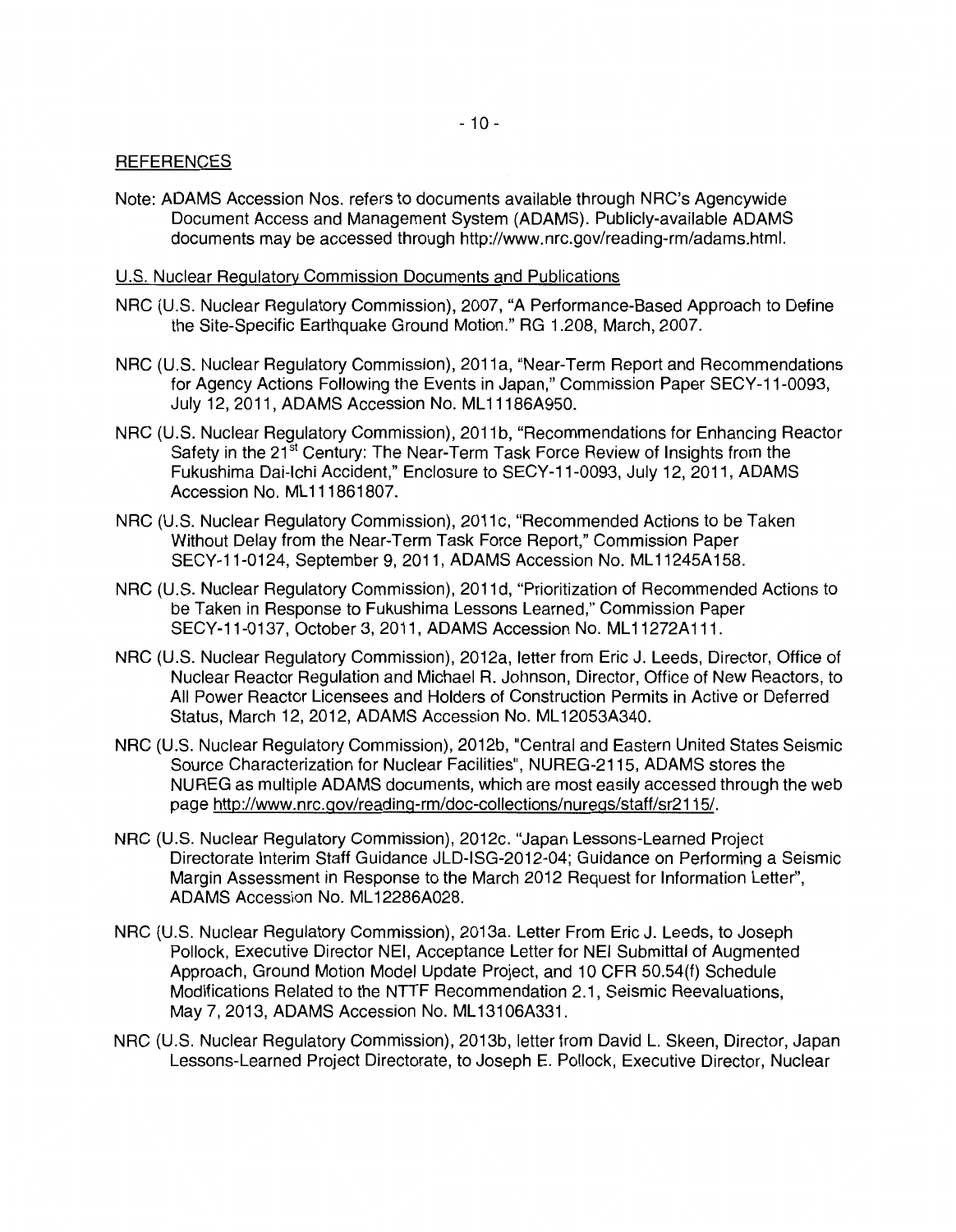Energy Institute, Endorsement of Electric Power Research Institute Draft Report 1025287, "Seismic Evaluation Guidance," February 15, 2013, ADAMS Accession No. ML 12319A074.

- NRC (U.S. Nuclear Regulatory Commission) 2013c. Letter from D. L. Skeen (NRC) to K. A. Keithline (NEI), Approval of Electric Power Research Institute Ground Motion Model Review Project Final Report for Use by Central and Eastern United States Nuclear Power Plants, August 28, 2013 ADAMS Accession No. ML 13233A 102.
- NRC (U.S. Nuclear Regulatory Commission) 2014. Letter from Eric J. Leeds, Director, Office of Nuclear Reactor Regulation to All Power Reactor Licensees and holders of Construction Permits in Active or Deferred Status, Seismic Screening and Prioritization Results Regarding Information Pursuant to Title 10 of the Code of Federal Regulations 50.54(f) Regarding Seismic Hazard Reevaluations for Recommendations 2.1 of the Near-Term Task Force Review of Insights, May 9, 2014, ADAMS Accession No. ML 14111A147.

#### Other References

- Dominion, North Anna, Units 1 and 2 Updated Final Safety Analysis Report (UFSAR), Revision 49, September 30, 2013, ADAMS Accession No. ML13291A232.
- Electric Power Research Institute (EPRI), 2004. EPRI Report 1009684, "CEUS Ground Motion Project Final Report." Palo Alto, CA, 2004.
- Electric Power Research Institute (EPRI), 2006. EPRI Report 1014381, "Truncation of the Lognormal Distribution and Value of the Standard Deviation for Ground Motion Models in the Central and Eastern United States." Palo Alto, CA, 2006.
- Electric Power Research Institute (EPRI), 2012. EPRI Report 1025287 "Seismic Evaluation Guidance, Screening, Prioritization and Implementation Details [SPID] for the Resolution of Fukushima Near-Term Task Force Recommendation 2.1: Seismic" November 27, 2012, ADAMS Accession No. ML 12333A 170.
- Electric Power Research Institute (EPRI), 2013. EPRI Ground Motion Model Review Final Report, June 3, 2013, ADAMS Accession No. ML13155A553.
- Heacock, G., 2013, Letter from G. Heacock (Dominion) to NRC, Response to NRC Request for Information Pursuant to 10 CFR 50.54(f) Regarding the Seismic Aspects of Recommendation 2.1 of the Near-Term Task Force Review of Insights from the Fukushima Dai-ichi Accident - 1.5 Year Response for CEUS Sites, September 12, 2013, ADAMS Accession No. ML 13259A042.
- Heacock, G., 2014, Letter from G. Heacock (Dominion) to NRC, Response to NRC Request for Information Pursuant to 10 CFR 50.54(f) Regarding the Seismic Aspects of Recommendation 2.1 of the Near-Term Task Force Review of Insights from the Fukushima Dai-ichi Accident, March 31, 2014, ADAMS Accession No. ML 14092A416.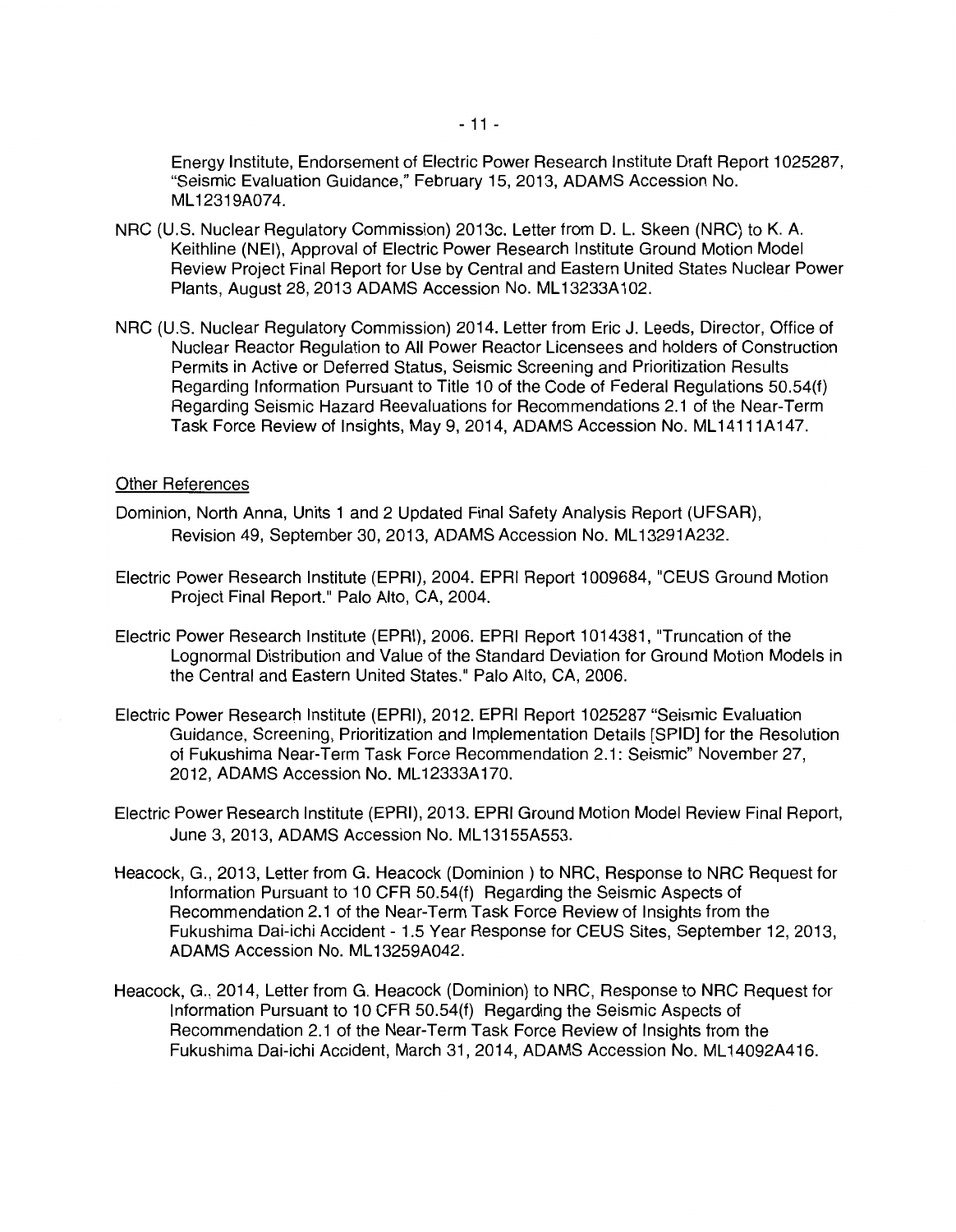- Keithline, 2012, Letter from Kimberly Keithline, Senior Project Manager, NEI, to David L. Skeen, Director, Japan Lessons Learned Project Directorate, NRC, Final Draft of Industry Seismic Evaluation Guidance (EPRI 1025287), November 27, 2012, ADAMS Accession No. ML 12333A168.
- Keithline, 2013, Submittal of EPRI (2004, 2006) Ground Motion Model Review Final Report, June 3, 2013, ADAMS Accession No. ML 13170A378.
- Pietrangelo, 2013. Letter from A. R. Pietrangelo (NEI) to D. L. Skeen (NRC), Proposed Path Forward for NTTF Recommendation 2.1: Seismic Reevaluations, April 9, 2013, ADAMS Accession No. ML 13101A379.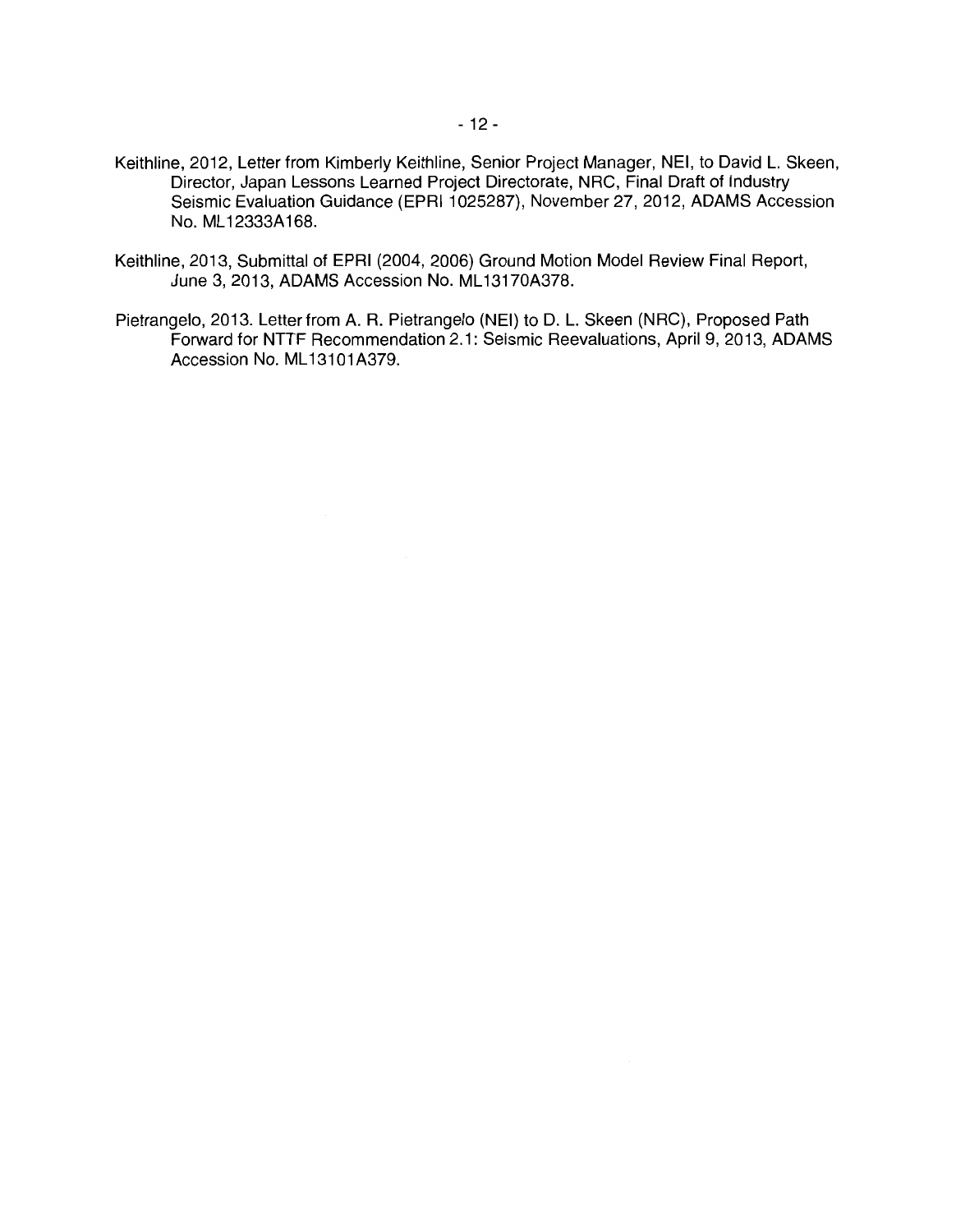

Figure 3.3-1: Plot of Staff's and Licensee's Base Case Shear-Wave Velocity Profile for the **NAPS** site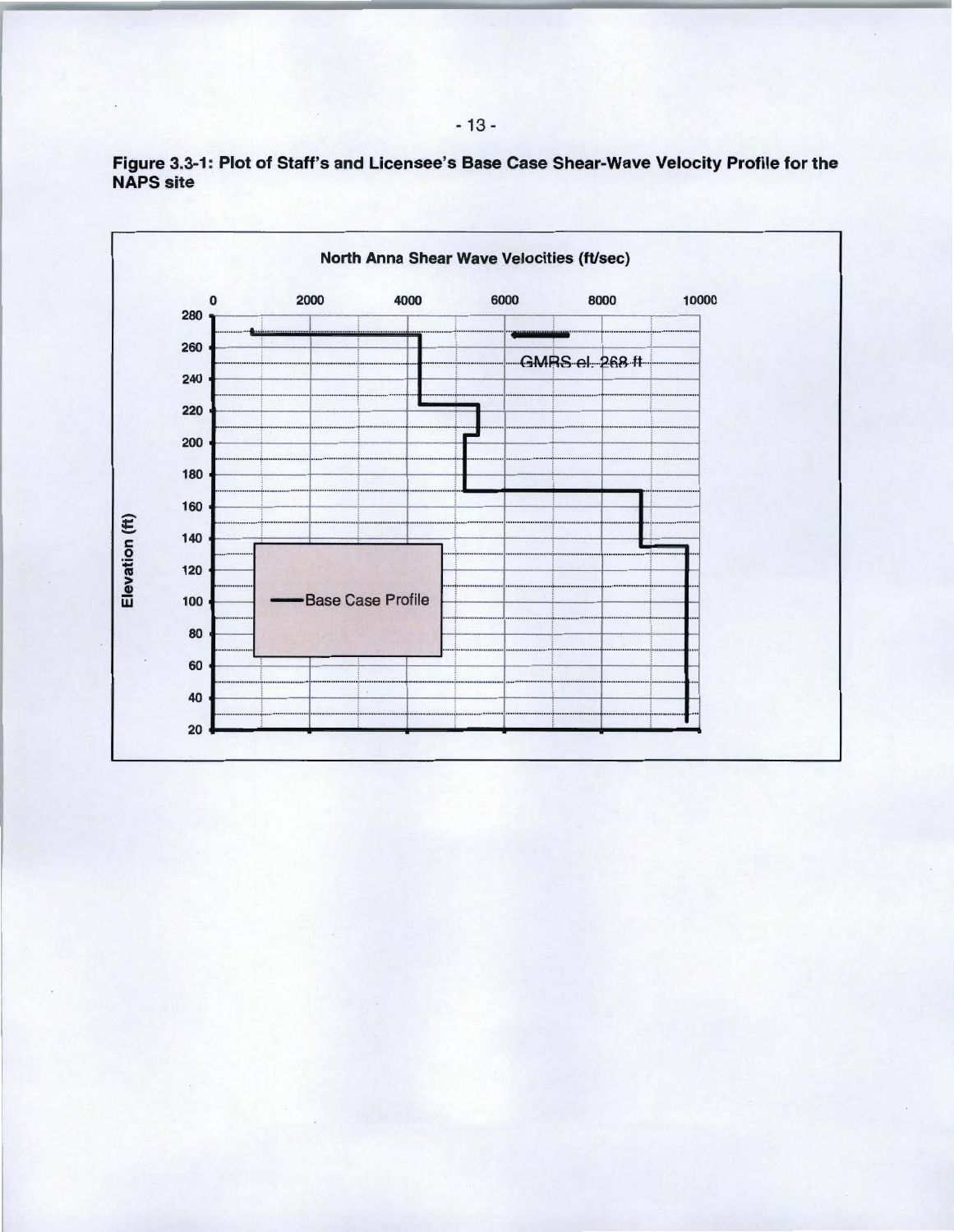

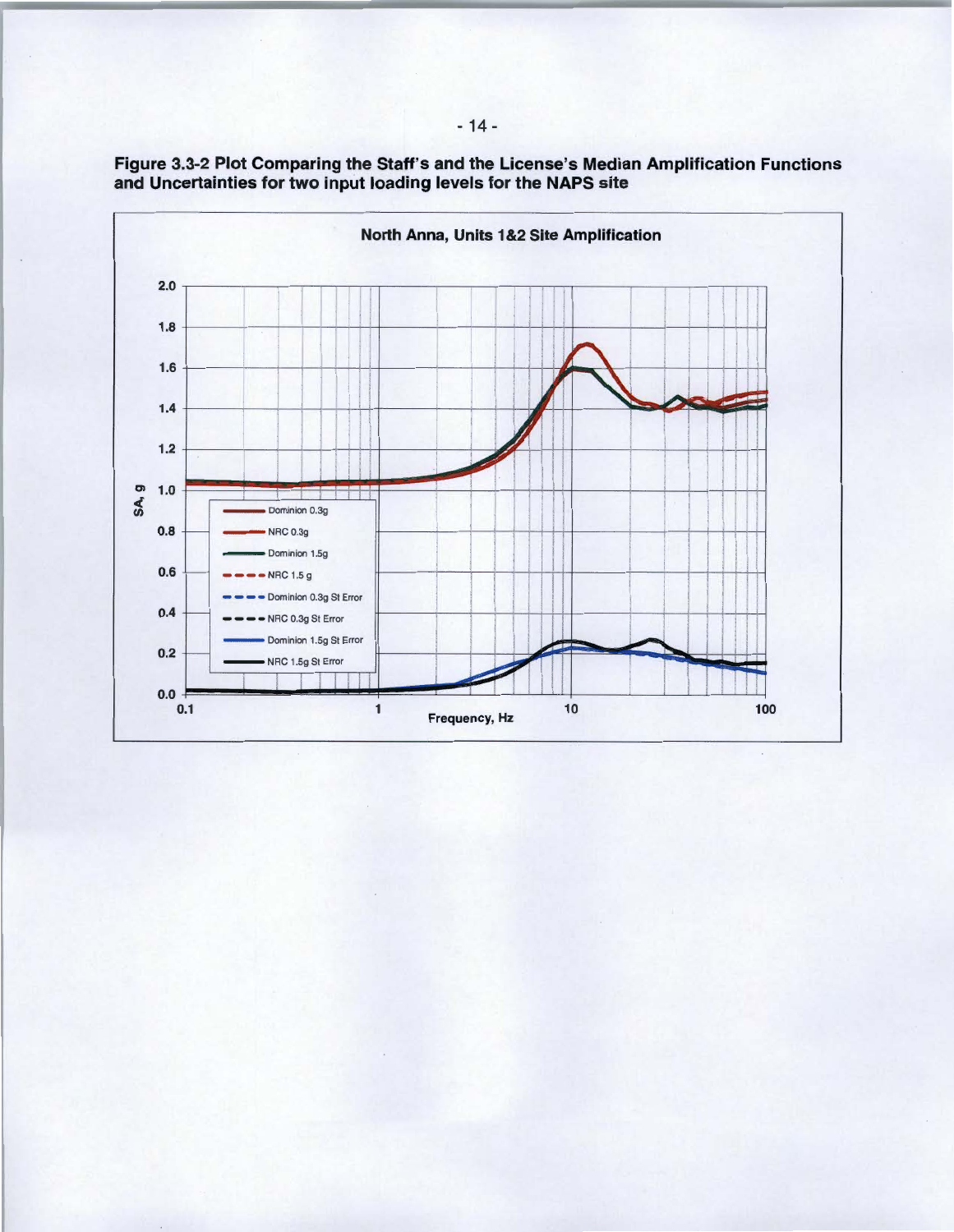

Figure 3.3-3 Plot Comparing the Staff's and the Licensee's Mean Control Point Hazard Curves at a Variety of Frequencies for the NAPS site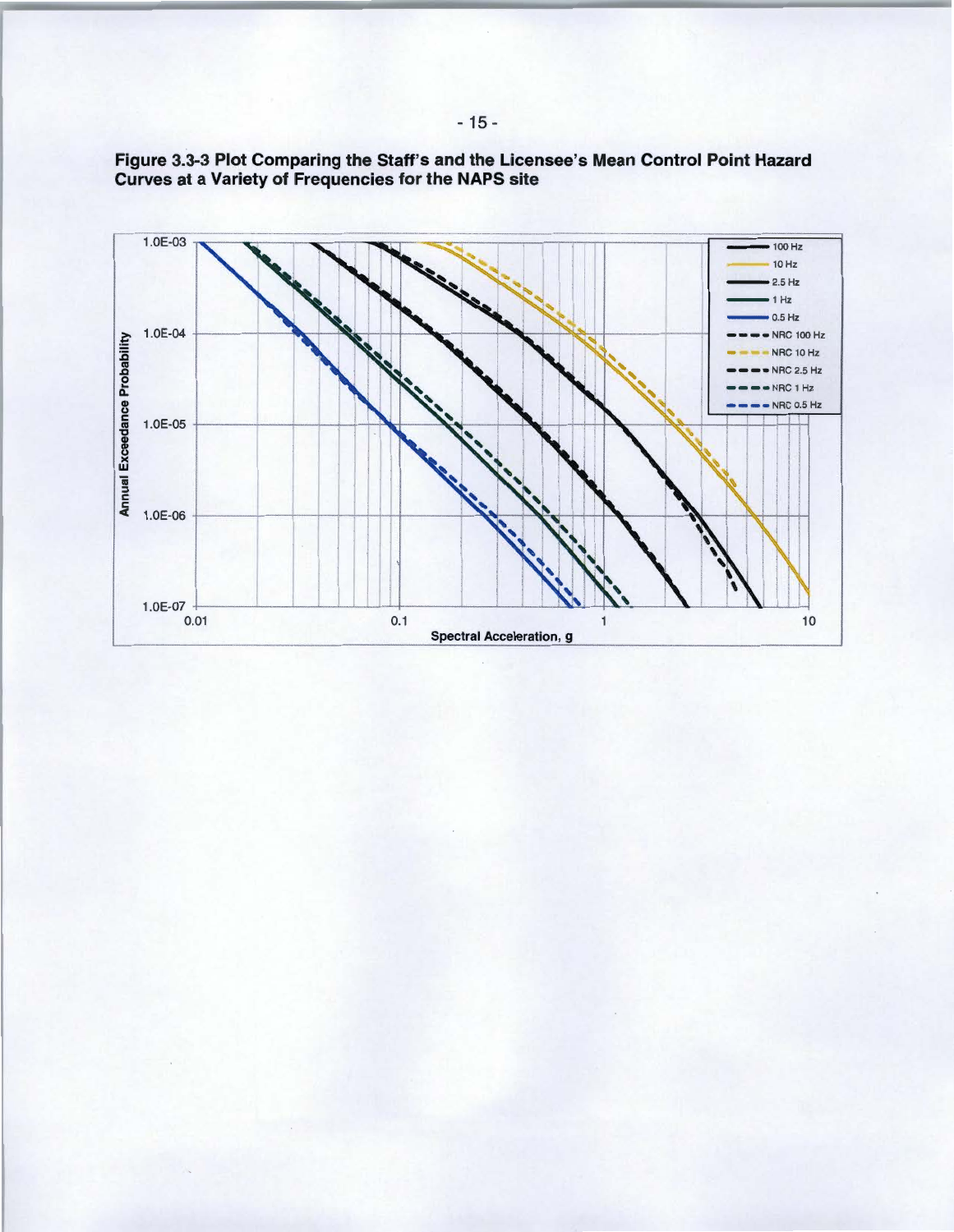